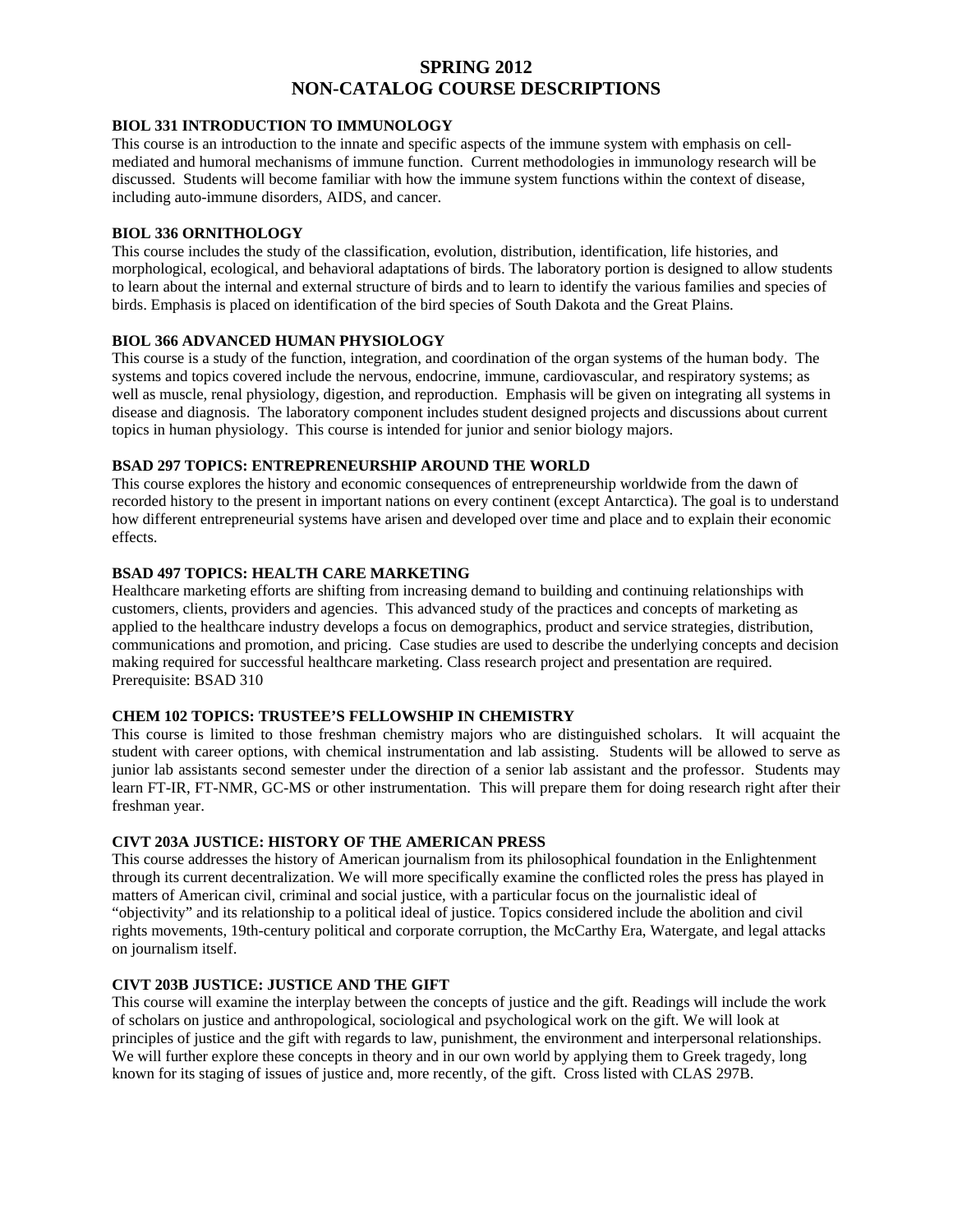### **CLAS 297A/A TRACING ROOTS OF WESTERN CIVILIZATION (Spring Break Travel Course)**

The aim of this course is to bring students into direct contact with a major strain of their intellectual and cultural heritage by travel to Greece and Italy and by visiting sites of historical significance for the development of Western Culture. This course will provide a broad survey of the history of Greek and Roman culture, with a focus on the Golden Age of Athens and on the development of Roman culture. Coursework will involve preparing site reports; rudimentary instruction in Modern and Ancient Greek, Latin, and Italian; visits to archaeological sites and museums; and intensive journaling. Cross listed with PHIL 297A/A.

# **CLAS 297B TOPICS: JUSTICE AND THE GIFT** (See CIVT 203B)

# **COSC 297A iOS PROGRAMMING**

We can develop web applications and native applications for iOS devices which include the iPhone, the iPod touch, and the iPad. This course is an introductory course on iOS program development. It will cover the following main topics:

- a. How to install the iOS SDK, which includes the Xcode IDE, on a Mac for iOS program development.
- b. How to write basic native applications using Objective C for iOS devices.
- c. How to build and test your applications on an iOS Device Simulator as well as on your own real iOS devices.
- d. In addition to basic programming concepts such as event handling, file processing, sound, and graphics, advanced topics such as Bluetooth, accelerometer, and location services will also be discussed.

# **EDHH 397A SPECIALIZED ASL DISCOURSE** (See SPED 397A)

### **EXSC 397A TOPICS: CURRENT TRENDS IN PERFORMANCE ENHANCEMENT**

This course will address more advanced methods of increasing athletic performance. The class takes a hands-on approach to learning speed development, agility improvement, functional strength, complex training and other methods. Techniques, implementation as well as safety will be included. Cross listed with PE 397A. Must have sophomore or higher status.

### **GENL 125A IRELAND: FROM THE ACT OF UNION TO THE EUROPEAN UNION**

This course is designed to contribute both an experiential and academic supplement to your education at Augustana College. The academic "hook" to this international experience will center on the colonial and post-colonial nature of the Irish conflict as well as possible strategies for future reconciliation. Special focus will be given to the last 200 years of Irish history, beginning with the Act of Union in 1800 and running up to the present where Ireland is an independent nation and full member of the European Union. We have three modest objectives for this course. First, it is our hope that this course will help you grasp the political, economic, cultural and religious complexities of the Irish conflict as they relate to its colonial history and post-colonial consequences. Second, we hope that this course gives you the opportunity to explore the process of conflict resolution and reflect on the difficulties that arise in bringing peace to post-colonial conflicts. Lastly, we hope to encourage you to draw comparisons between the Irish conflict and other conflicts throughout the world. Enrollment in this course is by invitation only.

# **GENL 297A NORWEGIAN FRILUFTSLIV: EXPERIENCES IN THE NORWEGIAN OUTDOORS**

This course includes a campus-based seminar and study abroad experience (May 21-June 5) that examines the Norwegian friluftsliv ("open air life") tradition observed in the everyday life of individuals and families and evident in Norwegian culture, national identity, hero figures, education, and public policy. The course will emphasize the philosophy, principles, and practices of friluftsliv that occur by being outdoors in nature, developing relationships with one another, and enjoying physical pursuits. These experiences, as well as course readings, form the basis for serious reflection and discussion on the ways in which personal identity, values toward nature, relationship with others, and culture are shaped by experience in nature.

### **GENL 297A/A Scotland's Stories & Scenes: Inverness, Portree on the Isle of Skye, Glasgow, Edinburgh (Spring Break Travel Course)**

The nature of this course will be to investigate how Scotland's crofting tradition, literary landscape, and place in the United Kingdom influence the Scottish identity and national consciousness. We will study how the past literary lights of Scotland, especially Sir Walter Scott, Robert Burns, and Robert Louis Stevenson, illuminate both Edinburgh as a city and the present literary landscape; furthermore, we will examine how contemporary Scottish writers cultivate a thriving literary landscape of their own, independent from the past tradition. Throughout our trip, we will travel to Inverness, Portree on the Isle of Skye, Glasgow, and Edinburgh.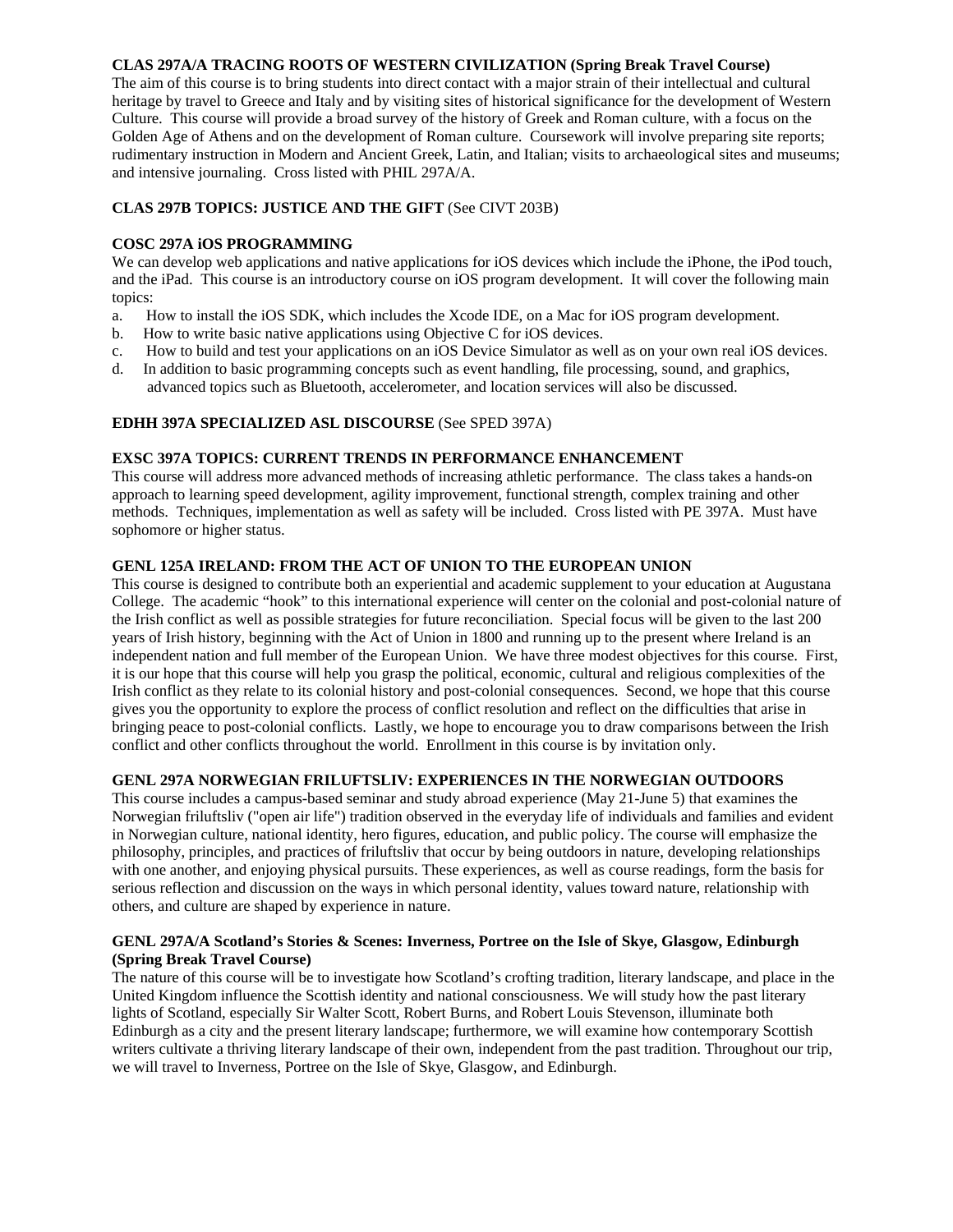#### **GENL 297A/B RAINFOREST, ECO-TOURISM, AND FAIR TRADE: FINDING SOLUTIONS TO POVERTY IN GUATEMALA (Spring Break Travel Course)**

This course will explore some challenges of and responses to poverty through a weeklong study-trip in Guatemala where we'll tour the rainforest, explore the ancient Mayan ruins at Tikal, visit fair trade cooperatives, and do home stays with Guatemalan families. How is the destruction of the rainforest related to poverty and how can preservation efforts help both people and the land? What opportunities and risks do ecological and cultural tourism carry as a means of development? How does fair trade help people and what does it mean for us to be ethically responsible consumers in a globalized world? As we explore these questions, we'll encounter first-hand the challenges faced by poor communities, recognize the ways our lives and actions impact others throughout the world, and witness the ways Guatemalans are finding solutions to poverty.

### **HIST 297 TOPICS: ENTREPRENEURSHIP AROUND THE WORLD** (See BSAD 297)

# **INTR 397A SPECIALIZED ASL DISCOURSE** (See SPED 397A)

### **MDFL 197SA/A TOPICS IN SPANISH: CAMINO DE SANTIAGO: NARRATING THE PILGRIMAGE (Spring Break Travel Course)**

The Camino de Santiago is a centuries old pilgrimage route in Northern Spain culminating at the Cathedral of St. James in Santiago. The course includes walking 120 KM to Santiago, staying in refugios which serve pilgrims along the route, participating in group presentations and discussions and keeping a daily journal. The pilgrimage is a rigorous walk—students must be physically fit and eager to live very simply on what they can carry in a backpack. The challenges will focus our reflections, concretize trust, and catalyze our reliance on one another. It is crucial that students are well prepared physically. We will work on mental and spiritual preparation in pre-trip classes.

# **MDFL 297SA/A TOPICS IN SPANISH: INTRODUCTION TO CUBAN HISTORY AND CULTURE**

Students in this course will be able to discuss influential literary works, films, and music in the context of Cuban history from colonial times to the present. This course aims at exploring the reasons why social and political events in a small country have had such an ample impact in the history of Latin America and the world. We will analyze the social lessons that can be learned from Cuba's revolutionary struggles, and try to put into perspective the difficult choices that Cubans face today.

### **MDFL 297SB/B TOPICS IN SPANISH: MADRID: UNDERSTANDING HISTORY AND CULTURE (Spring Break Travel Course)**

During our week together, we will discover and experience the dynamic, rich, and multifaceted Spanish culture represented by its capital, Madrid. Over the centuries, Madrid has grown from a small hamlet into a vibrant European capital, which has been shaped not only by various historical figures and events but also by important literary, artistic, and social movements. Together, we will explore how such events and movements have shaped contemporary Madrid and, by extension, Spain. Pre-requisite: MDFL 281 and instructor permission.

### **PE 397A TOPICS: CURRENT TRENDS IN PERFORMANCE ENHANCEMENT** (See EXSC 397A)

### **PE 397A/A TOPICS: SPECIAL ISSUES IN COACHING**

This course will examine issues related to coaching and the psychological components of training student-athletes. Students will be introduced to topics such as cognitive and behavioral practices, social psychology, and motivation.

### **PSYC 297A: TOPICS: INTRODUCTION TO SOCIAL PSYCHOLOGY**

A scientific study of the manner in which individuals' thoughts, behaviors, and feelings are influenced by and influence others. This course will examine psychological research and theories about the social dimensions of human cognition, action, and emotion. Topics include self-esteem, self-regulation, persuasion, aggression, intimate relationships, prejudice, conflict, altruism, and the behavior of individuals in groups. Prerequisite: One previous course in Psychology.

### **RELI 197A TOPICS: HEBREW READINGS**

This course will develop student's ability to read and understand biblical Hebrew narrative. We will continue to develop a basic working vocabulary with a goal of mastering words occurring 50 times or more in the Hebrew Bible. We will also discuss unusual points of grammar that come up in the readings, and become familiar with the standard research tools and references for biblical Hebrew language and grammar. Finally, as time permits, we will discuss larger issues of theology, historical background and scholarly criticism with a standard exegetical approach.